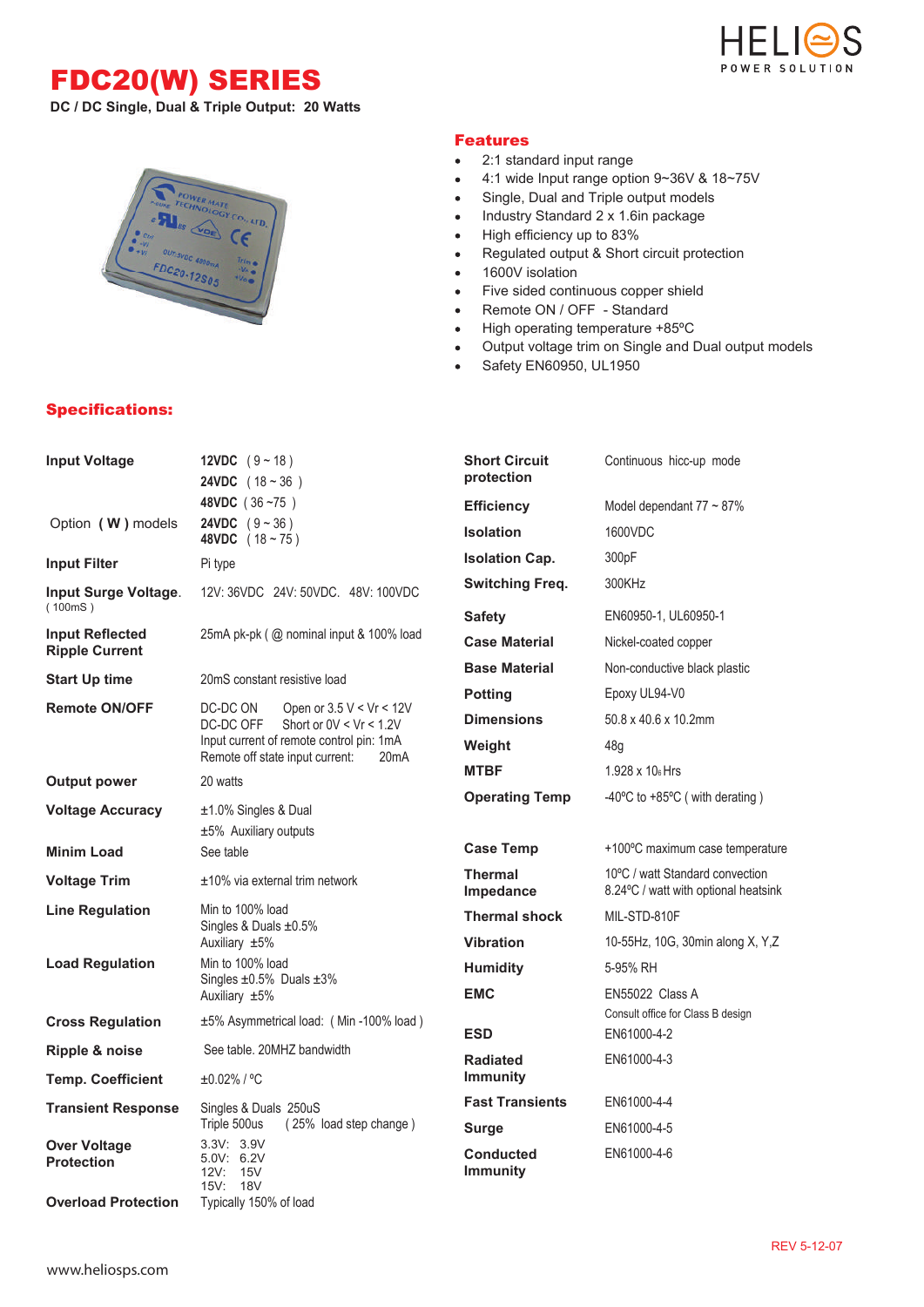## FDC20(W) SERIES

**DC / DC Single, Dual & Triple Output: 20 Watts**



|                 | <b>Input</b><br>v    | <b>Output</b><br>v | <b>Output Current</b> |                  | <b>Output</b>                       |                   | <b>Input Current</b>  | Eff     | <b>Capacitor</b> |
|-----------------|----------------------|--------------------|-----------------------|------------------|-------------------------------------|-------------------|-----------------------|---------|------------------|
| <b>Model</b>    |                      |                    | Min. load             | <b>Full load</b> | <b>Ripple &amp;</b><br><b>Noise</b> | <b>No load</b>    | <b>Full Load</b>      | (%)     | <b>Load max</b>  |
| FDC20-12S33     | $9 - 18$ V           | 3.3V               | 280mA                 | 4000mA           | 75mVp-p                             | 40 <sub>m</sub> A | 1507mA                | 77      | 13000uF          |
| FDC20-12S05     | $9 - 18 V$           | 5 V                | 280mA                 | 4000mA           | 75mVp-p                             | 15 <sub>m</sub> A | 2193mA                | 80      | 6800uF           |
| FDC20-12S12     | $9 - 18 V$           | 12 V               | 134mA                 | 1670mA           | 75mVp-p                             | 40 <sub>m</sub> A | 2110mA                | 83      | 2200uF           |
| FDC20-12S15     | $9 - 18 V$           | 15 V               | 106mA                 | 1330mA           | 75mVp-p                             | 20 <sub>m</sub> A | 2083mA                | 84      | 755uF            |
| FDC20-12D05     | $9 - 18 V$           | $\pm$ 5 V          | ± 140mA               | ± 2000mA         | 100mVp-p                            | 15 <sub>m</sub> A | 2136mA                | 82      | ± 3400uF         |
| FDC20-12D12     | $9 - 18 V$           | ± 12 V             | ± 67mA                | ± 833mA          | 100mVp-p                            | 35 <sub>m</sub> A | 2110mA                | 83      | ± 680uF          |
| FDC20-12D15     | $9 - 18 V$           | ± 15V              | ± 53mA                | ± 666mA          | $100mVp-p$                          | 35 <sub>m</sub> A | 2110mA                | 83      | $±$ 450 $uF$     |
| FDC20-12T3312   | $9 - 18 V$           | $3.3 / \pm 12$ V   | 300 / ± 30mA          | 3000 / ± 300mA   | 50/ ± 120mVp-p                      | 20 <sub>m</sub> A | 1900mA                | 79      | 4700 / ± 220uF   |
| FDC20-12T3315   | $9 - 18$ V           | $3.3 / \pm 15$ V   | 300 / ± 25mA          | 3000 / ± 250mA   | 50/ ± 150mVp-p                      | 35 <sub>m</sub> A | 1933mA                | 79      | 4700 / ± 220uF   |
| FDC20-12T0512   | $9 - 18 V$           | 5 / ± 12 V         | 200 / ± 30mA          | 2000 / ± 300mA   | $50/ \pm 120$ mVp-p                 | 20 <sub>m</sub> A | 1885mA                | 80      | 4700 / ± 220uF   |
| FDC20-12T0515   | $9 - 18$ VDC         | 5 / ± 15 V         | 200 / ± 25mA          | 2000 / ± 250mA   | 50/ ± 150mVp-p                      | 40 <sub>m</sub> A | 1919mA                | 80      | 4700 / ± 220uF   |
| FDC20-24S33 (W) | $18 - 36(9 - 36)$ V  | 3.3V               | 280mA                 | 4000mA           | 75mVp-p                             | 10(20)mA          | 733 (764mA)           | 79 (76) | 13000uF          |
| FDC20-24S05 (W) | $18 - 36 (9 - 36) V$ | 5 V                | 280mA                 | 4000mA           | 75mVp-p                             | 10(10)mA          | 1082 (1111mA) 81 (79) |         | 6800uF           |
| FDC20-24S12 (W) | $18 - 36 (9 - 36) V$ | 12 V               | 134mA                 | 1670mA           | 75mVp-p                             | $10(20)$ mA       | 1018 (1082mA) 86 (81) |         | 2200uF           |
| FDC20-24S15 (W) | $18 - 36 (9 - 36) V$ | 15 V               | 106mA                 | 1330mA           | 75mVp-p                             | 15(20) mA         | 1018 (1082mA) 86 (81) |         | 755uF            |
| FDC20-24D05 (W) | $18 - 36 (9 - 36) V$ | ± 5V               | $±$ 140 $mA$          | $±$ 2000 $mA$    | 100mVp-p                            | 20(15)mA          | 1028 (1111mA)         | 85 (79) | ± 3400uF         |
| FDC20-24D12 (W) | $18 - 36(9 - 36)$ V  | ± 12 V             | ± 67mA                | ± 833mA          | 100mVp-p                            | 25(20)mA          | 1016 (1068mA) 86 (82) |         | ± 680uF          |
| FDC20-24D15 (W) | $18 - 36 (9 - 36) V$ | ± 15 V             | ± 53mA                | ± 666mA          | 100mVp-p                            | 30(25)mA          | 1015 (1068mA)         | 86 (82) | $±$ 450 $uF$     |
| FDC20-24T3312   | $18 - 36$ V          | $3.3 / \pm 12$ V   | 300 / ± 30mA          | 3000 / ± 300mA   | 50/ ± 120mVp-p                      | 20 <sub>m</sub> A | 914mA                 | 82      | 4700 / ± 220uF   |
| FDC20-24T3315   | $18 - 36$ V          | $3.3 / \pm 15$ V   | 300 / ± 25mA          | 3000 / ± 250mA   | $50/ \pm 150$ mVp-p                 | 20 <sub>m</sub> A | 967mA                 | 79      | 4700 / ± 220uF   |
| FDC20-24T0512   | $18 - 36$ V          | 5 / ± 12 V         | 200 / ± 30mA          | 2000 / ± 300mA   | 50/ ± 120mVp-p                      | 25mA              | 907mA                 | 83      | 4700 / ± 220uF   |
| FDC20-24T0515   | $18 - 36$ V          | 5 / ± 15 V         | 200 / ± 25mA          | 2000 / ± 250mA   | 50/ ± 150mVp-p                      | 10 <sub>m</sub> A | 922mA                 | 83      | 4700 / ± 220uF   |
| FDC20-48S33 (W) | $36 - 75(18 - 75)$ V | 3.3V               | 280mA                 | 4000mA           | 75mVp-p                             | 10(15)mA          | 367 (377mA)           | 79 (77) | 13000uF          |
| FDC20-48S05 (W) | $36 - 75(18 - 75)$ V | 5 V                | 280mA                 | 4000mA           | 75mVp-p                             | 10(10)mA          | 543 (548mA)           | 82 (80) | 6800uF           |
| FDC20-48S12 (W) | $36 - 75(18 - 75)$ V | 12 V               | 134mA                 | 1670mA           | 75mVp-p                             | 15(10)mA          | 509 (536mA)           | 86 (82) | 2200uF           |
| FDC20-48S15 (W) | $36 - 75(18 - 75)$ V | 15 V               | 106mA                 | 1330mA           | 75mVp-p                             | 25(10)mA          | 506 (532mA)           | 86 (82) | 755uF            |
| FDC20-48D05 (W) | $36 - 75(18 - 75)$ V | ± 5V               | ± 140mA               | ± 2000mA         | 100mVp-p                            | 15(10)mA          | 514 (541mA)           | 85 (81) | ± 3400uF         |
| FDC20-48D12 (W) | $36 - 75(18 - 75)$ V | ± 12 V             | ± 67mA                | ± 833mA          | 100mVp-p                            | $15(15)$ mA       | 502 (527mA)           | 87 (83) | ± 680uF          |
| FDC20-48D15 (W) | $36 - 75(18 - 75)$ V | ± 15 V             | ± 53mA                | ± 666mA          | 100mVp-p                            | 20(20)mA          | 502 (527mA)           | 87 (83) | $±$ 450 $uF$     |
| FDC20-48T3312   | $36 - 75$ V          | $3.3 / \pm 12$ V   | 300 / ± 30mA          | 3000 / ± 300mA   | 50/ ± 120mVp-p                      | 10 <sub>m</sub> A | 457 <sub>m</sub> A    | 82      | 4700 / ± 220uF   |
| FDC20-48T3315   | $36 - 75$ V          | $3.3 / \pm 15$ V   | 300 / ± 25mA          | 3000 / ± 250mA   | 50/ ± 150mVp-p                      | 10 <sub>m</sub> A | 464mA                 | 82      | 4700 / ± 220uF   |
| FDC20-48T0512   | $36 - 75$ V          | 5 / ± 12 V         | 200 / ± 30mA          | 2000 / ± 300mA   | 50/ ± 120mVp-p                      | 15 <sub>m</sub> A | 448mA                 | 84      | 4700 / ± 220uF   |
| FDC20-48T0515   | $36 - 75$ V          | 5 / ± 15 V         | 200 / ± 25mA          | 2000 / ± 250mA   | 50/ ± 150mVp-p                      | 15 <sub>m</sub> A | 456mA                 | 84      | 4700 / ± 220uF   |

Notes:<br>1. 1. MTBF as per BELLCORE TR-NWT-000332. Case I: 50% Stress, Temperature at 40°C. (Ground fixed and controlled environment)<br>2 Typical value at nominal input voltage and full load resistive

2. Typical value at nominal input voltage and full load, resistive 3. Minimum loading on the output required to maintain specified regulation. Operation under no-load condition will not damage these devices, however they may not meet all listed specification.

- 4. Cross regulation : Dual output—Asymmetrical load 25% to 100% full load
- Triple output 3.3V / 5V 100% load and one of auxiliary 100% load, other auxiliary load change from 25% to 100% load

5. The ON/OFF control pin voltage is referenced to -Vin

- 6. Heat sink is optional and **P/N: 7G-0011A** and the operation temperature range please see curve.
- 
- The FDC20 series can meet EN55022 Class A with parallel an external capacitor to the input pins.<br>Recommend: 12Vin : 6.8µF/50V 1812 MLCC . 24Vin : N/A. 48Vin : 2.2µF/100V 1812 MLCC . Recommend: 12Vin : 6.8µF/50V 1812 MLCC. 8. An external filter capacitor is required if the module has to meet EN61000-4-5.
- Recommend filter capacitor : Nippon chemi-con KY series, 220uF/100V, ESR 48m $\Omega$ .
- 9. The FDC20-24D3305 and FDC20-48D3305 contact factory for more details.